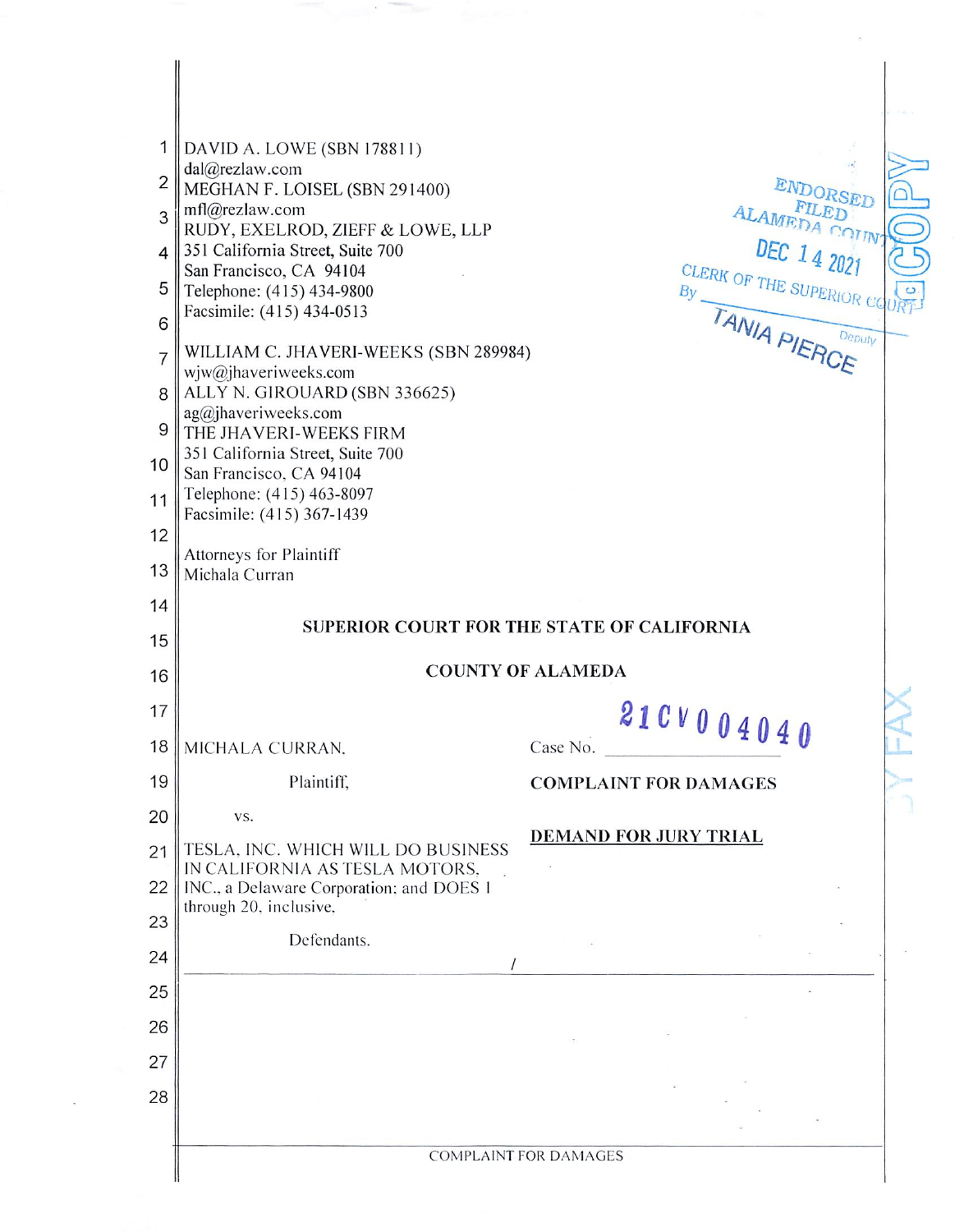1 2 Michala Curran complains and alleges as follows:

## **NATURE OF THE CASE**

3 4 5 6 7 8 9 1. Although Tesla publicly claims that it fosters a safe and respectful environment for its workers,<sup>1</sup> the truth is that for years Tesla has subjected women working in its Fremont plant to nightmarish conditions of rampant sexual harassment. Tesla's factory floor more resembles a crude, archaic construction site or frat house than a cutting-edge company in the heart of the progressive San Francisco Bay Area. The pervasive culture of sexual harassment, which includes a daily barrage of sexist language and behavior, including frequent groping on the factory floor, is known to supervisors and managers and often perpetrated by them.

10 11 12 13 14 15 16 17 18 19 20 2. Michala Curran was eighteen-years-old when she started her first job as an adult at Tesla's Fremont factory. Within her first weeks at work, her own Supervisor told her that with her "big butt" she should "shake her ass," be an exotic dancer, and tried to slap her on the backside as she changed out of the bodysuit she had to wear when painting Tesla's cars. To her face, male co-workers would make comments like, "Oh, this white bitch has ass," "she has hella ass," "your tits are small, but you have a big ass," and "hey come over here." One male co-worker sexually propositioned Ms. Curran and asked her to give him a hand job in the Tesla parking lot, referencing how other employees would often have sex in the parking lot. Ms. Curran was not sure who to complain to, given that her own Supervisor was himself one of the harassers. After nearly two months of being sexualized at her first job out of high school, she could not take it anymore and decided to quit.

21 22 23 24 25 3. Ms. Curran saw other women experiencing the same environment, and witnesses will testify that they observed the rampant sexual harassment at Tesla. Ms. Curran brings this action to hold Tesla accountable for the harm it has caused her, and in hopes that Tesla that will put a stop to the unsafe, hostile work environment harming women at its Fremont factory. ///

26 ///

27

28 1 <sup>1</sup> Tesla, Inc. 2020 10-K Report to the Securities and Exchange Commission at pp. 12-13, https://www.sec.gov/Archives/edgar/data/1318605/000156459021004599/tsla-10k\_20201231.htm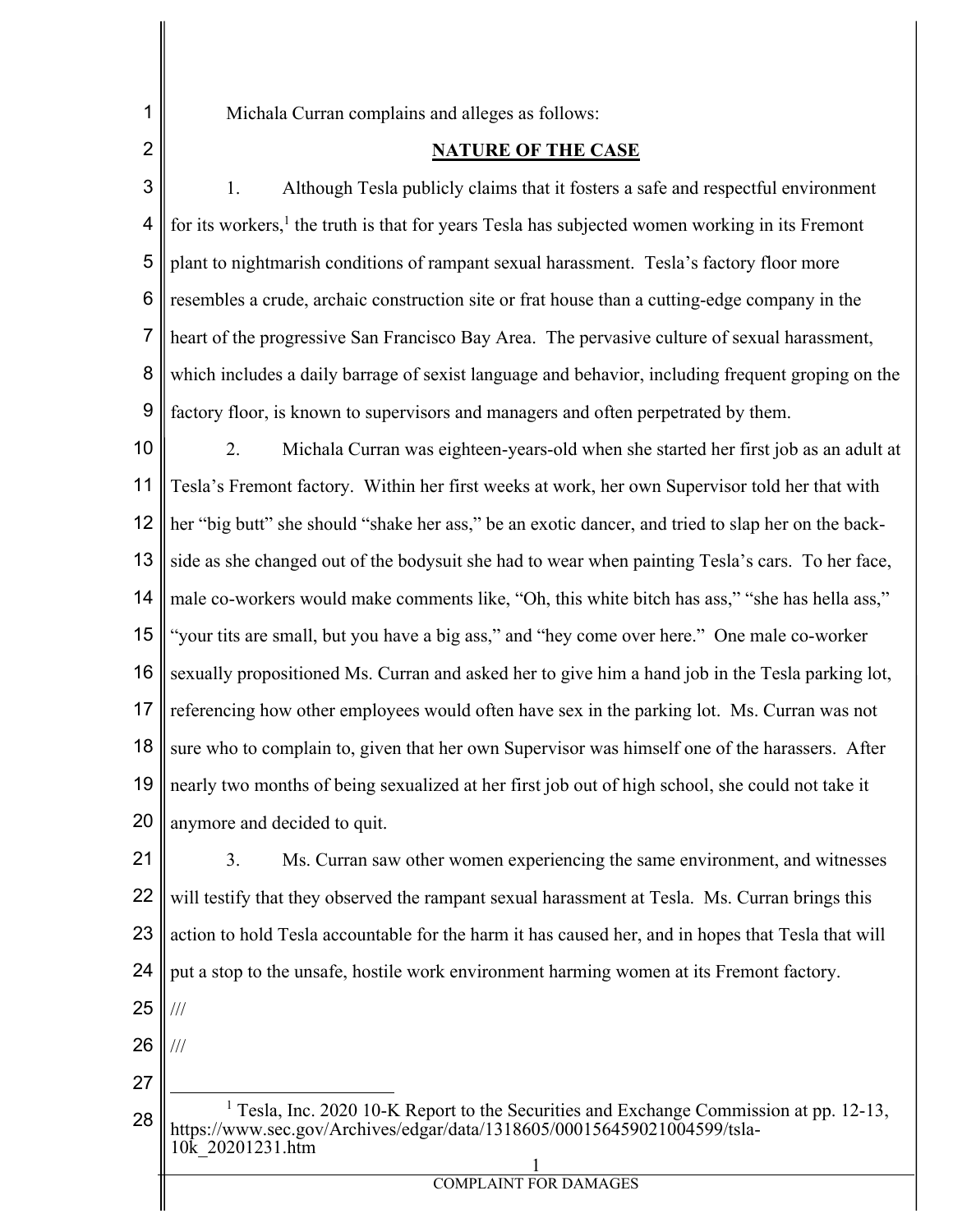| 1              | <b>PARTIES</b>                                                                                    |  |  |  |  |
|----------------|---------------------------------------------------------------------------------------------------|--|--|--|--|
| $\overline{2}$ | Plaintiff Michala Curran was employed by Tesla from approximately the<br>4.                       |  |  |  |  |
| 3              | beginning of December 2019 until approximately the end of January 2020. She resides in            |  |  |  |  |
| 4              | Modesto, California.                                                                              |  |  |  |  |
| 5              | Defendant Tesla, Inc. Which Will Do Business In California As Tesla Motors, Inc.<br>5.            |  |  |  |  |
| 6              | ("Tesla" or "Defendant"), is a Delaware Corporation with its principal place of business in       |  |  |  |  |
| $\overline{7}$ | California.                                                                                       |  |  |  |  |
| 8              | 6.<br>The true names and capacities of Defendants named herein as Does 1 through 20,              |  |  |  |  |
| 9              | inclusive, whether individual, corporate, associate or otherwise are unknown to Plaintiff, who    |  |  |  |  |
| 10             | therefore sues said Defendants by fictitious names pursuant to California Code of Civil Procedure |  |  |  |  |
| 11             | section 474. Plaintiff will amend this Complaint to show such true names and capacities of        |  |  |  |  |
| 12             | Does 1 through 20, inclusive, when they have been determined.                                     |  |  |  |  |
| 13             | <b>VENUE AND JURISDICTION</b>                                                                     |  |  |  |  |
| 14             | 7.<br>Venue is proper in this Court under California Code of Civil Procedure § 395.5              |  |  |  |  |
| 15             | because Plaintiff's employment was performed in this county and because the legal violations      |  |  |  |  |
| 16             | alleged herein took place in this county.                                                         |  |  |  |  |
| 17             | Venue is also proper in this Court under California Government Code $\S 12965(b)$<br>8.           |  |  |  |  |
| 18             | because Defendant committed the unlawful practices alleged herein in this county.                 |  |  |  |  |
| 19             | 9.<br>This Court has general jurisdiction to adjudicate this unlimited civil case, in which       |  |  |  |  |
| 20             | the total amount in controversy, exclusive of interest and costs, exceeds \$75,000.               |  |  |  |  |
| 21             | 10.<br>This Court has jurisdiction to adjudicate Plaintiff's claims under the Fair                |  |  |  |  |
| 22             | Employment and Housing Act pursuant to California Government Code § 12965(b).                     |  |  |  |  |
| 23             | This Court has personal jurisdiction over Defendant because Defendant employed<br>11.             |  |  |  |  |
| 24             | Plaintiff at Defendant's place of business located in this county, and because Defendant's acts   |  |  |  |  |
| 25             | allegedly giving rise to liability occurred in this county.                                       |  |  |  |  |
| 26             | <b>PROCEDURAL ALLEGATIONS</b>                                                                     |  |  |  |  |
| 27             | 12.<br>Prior to filing this Complaint, Plaintiff filed a complaint with the Department of         |  |  |  |  |
| 28             | Fair Employment and Housing against Defendant for discrimination and harassment on                |  |  |  |  |
|                | $\frac{2}{COMPLANT FOR DAMAGES}$                                                                  |  |  |  |  |
|                |                                                                                                   |  |  |  |  |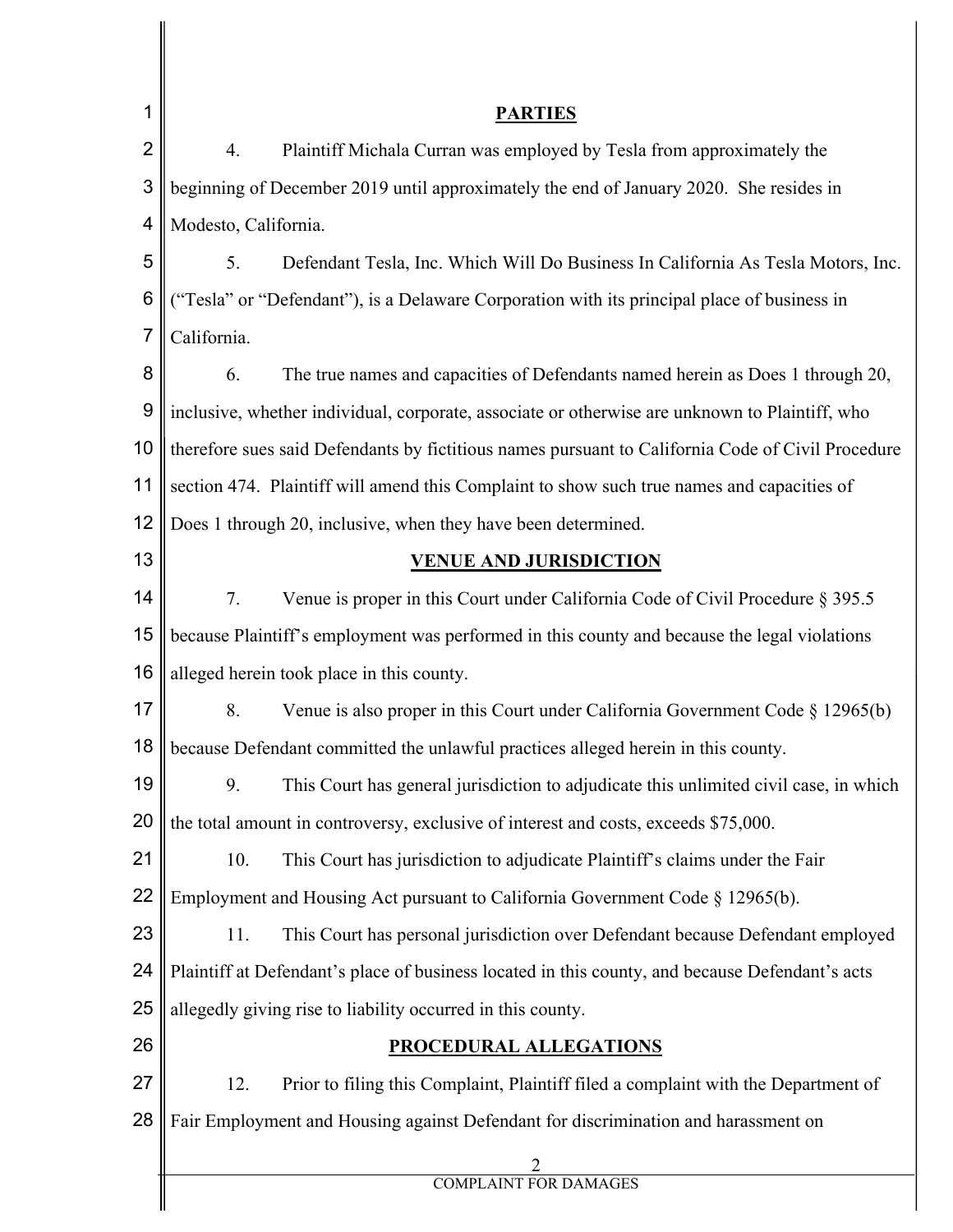1 2 December 13, 2021. Plaintiff obtained a notice of Right-to-Sue on the same date prior to filing this lawsuit.

3

## **FACTS COMMON TO ALL CAUSES OF ACTION**

4 5 6 7 8 9 10 11 12 13 14 15 13. Tesla hired Ms. Curran through a third-party staffing agency in approximately the beginning of December 2019 as a Production Associate working on the factory floor in Fremont. She was placed at a station applying paint to car bodies. At the start and end of shifts, she and other employees at her station would change into and out of bodysuits in a booth next to the line. 14. Ms. Curran's supervisor was a man named Ron [last name unknown]. Ron harassed Ms. Curran throughout her time at Tesla. When Ms. Curran had to change out of her bodysuit in the booth, she would notice that Ron would be right behind her just watching her as she took off her bodysuit. While she was changing, Ron made comments to her about her body, including telling her she had a "big butt," that she should "shake [her] ass," and that she "should dance" (*i.e.*, work as a stripper). On approximately two occasions, Ron attempted to slap Ms. Curran's behind, generally as she was taking off her body suit. Ms. Curran would dodge his hand and move away quickly.

16 17 18 19 20 21 22 23 24 25 15. Ron's behavior made Ms. Curran extremely uncomfortable, but because he was her Supervisor, and she was young and new to her job, she was scared to complain to anyone. 16. Other men on the factory floor made sexual comments about her on a daily basis. Men would also stare at her in a creepy and suggestive way. Specific examples of comments included "Oh, this white bitch has ass;" "That white bitch was there – she has hella ass;" "she's hella thick;" "your tits are small, but you have a big ass;" and general hollering comments such as "hey come over here." Men would make these comments when she was right in front of them, clearly intending for her to hear. Ms. Curran did not know these men's names – there was simply a culture in the factory in which male workers brazenly made sexual comments about the bodies of female employees passing by.

26 27 28 17. On one occasion, a male co-worker who was stationed in her work area that day propositioned Ms. Curran to engaged in a sexual act with him in Tesla's parking lot. Ms. Curran had previously heard that Tesla employees would have sex in the parking lot of the factory. This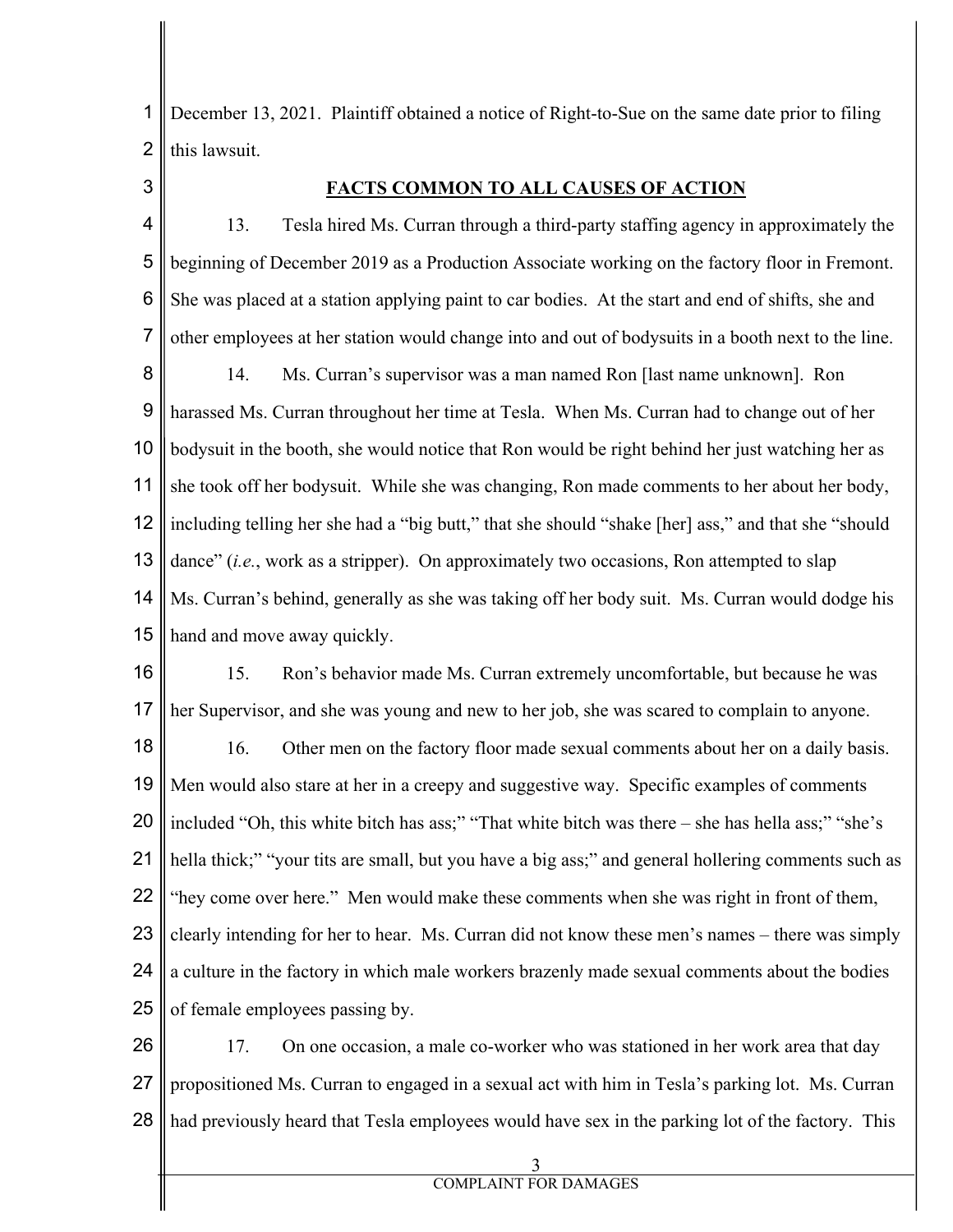| 1              | male co-worker mentioned this to Ms. Curran and asked if she wanted to join him in the parking   |  |  |  |
|----------------|--------------------------------------------------------------------------------------------------|--|--|--|
| $\overline{2}$ | lot and give him a hand job. She felt extremely uncomfortable and immediately rejected him.      |  |  |  |
| 3              | The behavior that Ms. Curran experienced made her feel depressed, ashamed,<br>18.                |  |  |  |
| 4              | angry, anxious, afraid, and uncomfortable, both at work and even outside of work. She began      |  |  |  |
| 5              | wearing baggie clothes to try to avoid drawing attention to herself.                             |  |  |  |
| 6              | 19.<br>Ms. Curran had been excited to work in her first job after high school, and she           |  |  |  |
| $\overline{7}$ | thought she might really excel at Tesla and start a career there. About two months into the job, |  |  |  |
| 8              | she got sick, possibly with COVID-19. The thought of going back to the factory after that was    |  |  |  |
| 9              | unbearable – she felt that no job was worth being sexualized and insulted, and she did not feel  |  |  |  |
| 10             | safe in an environment where men were treating her that way. Therefore, she felt like her only   |  |  |  |
| 11             | viable option was to quit and look for a different job.                                          |  |  |  |
| 12             | 20.<br>About a month later, the COVID-19 pandemic arrived, and Ms. Curran was out of             |  |  |  |
| 13             | work for nearly two years.                                                                       |  |  |  |
| 14             | <b>FIRST CAUSE OF ACTION</b>                                                                     |  |  |  |
| 15             | (Sexual Harassment in Violation of FEHA, Gov. Code §§ 12940 et seq.)                             |  |  |  |
| 16             | 21.<br>Plaintiff hereby incorporates by reference the previous paragraphs as if fully set        |  |  |  |
| 17             | forth herein and alleges as follows:                                                             |  |  |  |
| 18             | Ms. Curran was jointly employed by Tesla and her staffing agency. She spent all<br>22.           |  |  |  |
| 19             | of her work time at Tesla's facility, where she was supervised by a Tesla employee who harassed  |  |  |  |
| 20             | her, and where Tesla controlled the working conditions at issue in this case.                    |  |  |  |
| 21             | Ms. Curran was subjected to severe and pervasive harassing conduct from her<br>23.               |  |  |  |
| 22             | Supervisor and colleagues because she is a woman.                                                |  |  |  |
| 23             | As detailed above, this severe, pervasive, and harassing conduct included near-<br>24.           |  |  |  |
| 24             | daily obscene comments and catcalls of an objectifying, demeaning, and sexual nature, and        |  |  |  |
| 25             | unwanted attempts by her Supervisor to touch her back-side.                                      |  |  |  |
| 26             | 25.<br>Ms. Curran's circumstances constituted a hostile work environment.                        |  |  |  |
| 27             | 26.<br>The sexual advances and comments directed to Ms. Curran were unwelcome.                   |  |  |  |
| 28             | 27.<br>Defendant is strictly liable for the sexual harassment because it was conducted by        |  |  |  |
|                | <b>COMPLAINT FOR DAMAGES</b>                                                                     |  |  |  |
|                |                                                                                                  |  |  |  |

 $\parallel$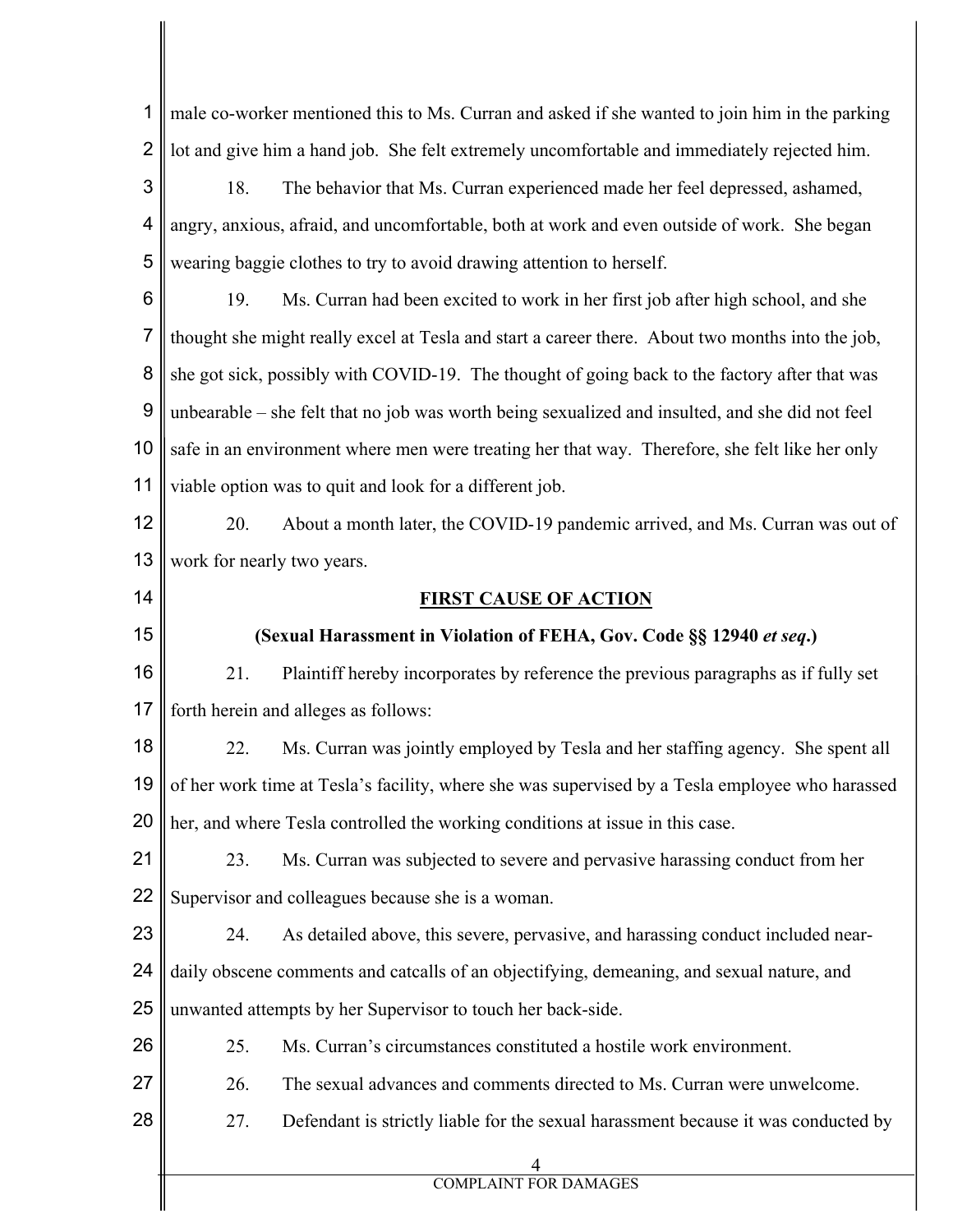1 2 Ms. Curran's Supervisor, who had authority to direct Ms. Curran's work activities, evaluate her performance, and discipline her.

3 4 5 6 28. Tesla knew or should have known of the rampant sexual harassment directed at Ms. Curran because the behavior was committed and/or witnessed by Supervisors and Leads and was generally known to and tolerated by Tesla. Yet Tesla failed to take immediate and appropriate corrective action.

7 8 9 10 29. As a direct, foreseeable, and proximate result of Tesla's unlawful actions, Ms. Curran has suffered pain and suffering and continues to suffer severe emotional distress, including shame, anxiety, embarrassment, stress, and indignity, all to her damage in an amount to be proven at the time of trial.

11 12 13 14 30. Tesla committed the aforementioned acts despicably, maliciously, and willfully, with the wrongful intention of injuring Ms. Curran, from an improper and evil motive amounting to malice, and in conscious disregard of her rights and safety. Tesla managing agents were on notice of and ratified the offending conduct. Ms. Curran is thus entitled to recover punitive

15 damages from Tesla in an amount according to proof.

16

## **SECOND CAUSE OF ACTION**

17 **(Failure to Prevent Sexual Harassment in Violation of FEHA, Gov. Code § 12940(k))** 

18 19 31. Plaintiff hereby incorporates by reference the previous paragraphs as if fully set forth herein and alleges as follows:

20 21 32. Tesla failed to take immediate preventative and corrective steps reasonably calculated to prevent the sexual harassment of Ms. Curran.

22 23 33. Tesla knew or should have known of the rampant sexual harassment in its workplace.

24 25 26 27 34. As a direct, foreseeable, and proximate result of Defendant's unlawful actions, Ms. Curran has suffered pain and suffering and continues to suffer severe emotional distress, including shame, anxiety, embarrassment, stress, and indignity, all to her damage in an amount to be proven at the time of trial.

28 ///

## 5 COMPLAINT FOR DAMAGES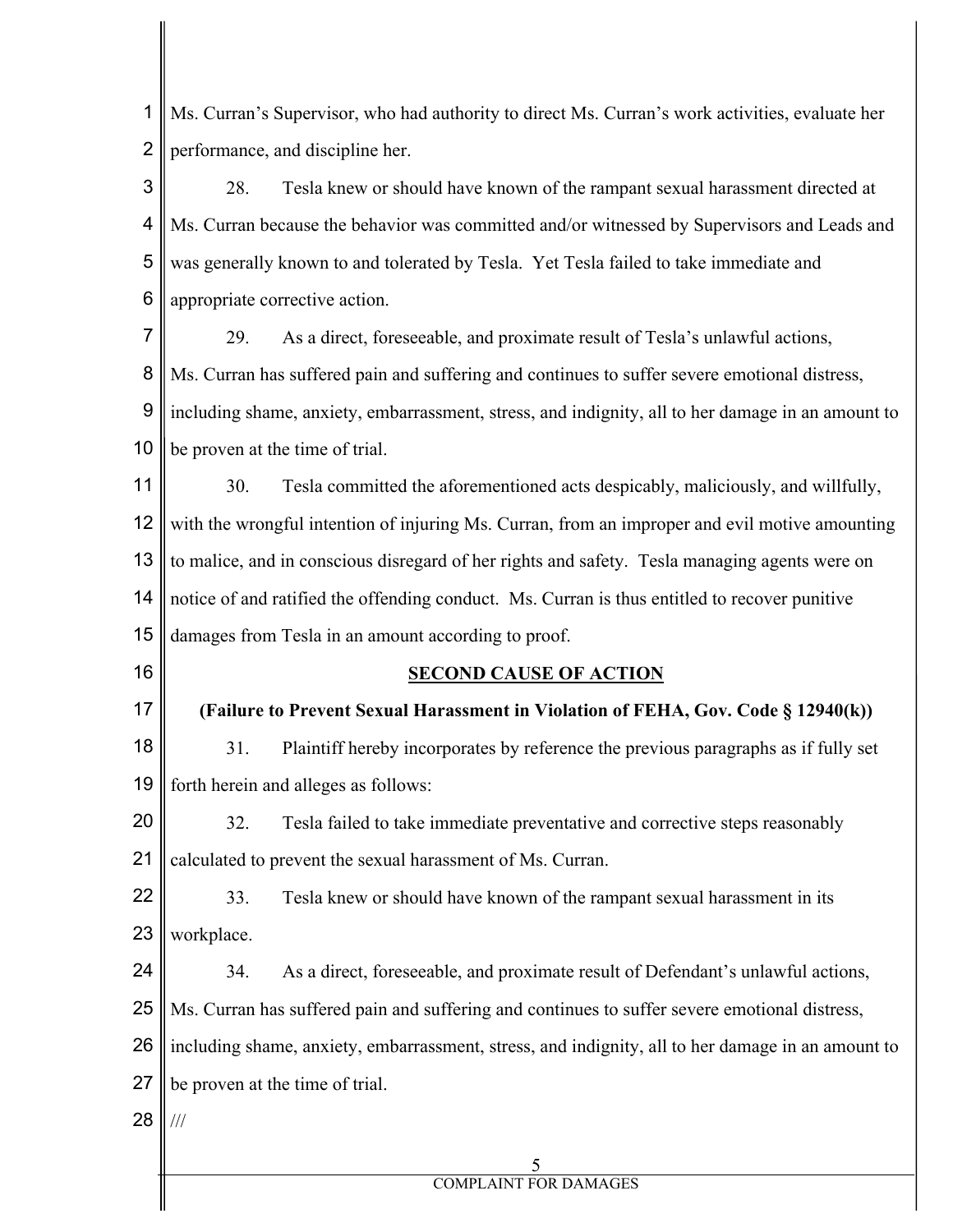| 1              | Tesla committed the aforementioned acts despicably, maliciously, and willfully,<br>35.              |  |  |  |  |
|----------------|-----------------------------------------------------------------------------------------------------|--|--|--|--|
| $\overline{2}$ | with the wrongful intention of injuring Ms. Curran, from an improper and evil motive amounting      |  |  |  |  |
| 3              | to malice, and in conscious disregard of her rights and safety. Tesla managing agents were on       |  |  |  |  |
| 4              | notice of and ratified the offending conduct. Ms. Curran is thus entitled to recover punitive       |  |  |  |  |
| 5              | damages from Tesla in an amount according to proof.                                                 |  |  |  |  |
| 6              | <b>THIRD CAUSE OF ACTION</b>                                                                        |  |  |  |  |
| 7              | (Discrimination in Violation of FEHA, Gov. Code §§ 12940 et seq.)                                   |  |  |  |  |
| 8              | 36.<br>Plaintiff hereby incorporates by reference the previous paragraphs as if fully set           |  |  |  |  |
| 9              | forth herein and alleges as follows:                                                                |  |  |  |  |
| 10             | Under California Government Code § 12940, it is an unlawful employment<br>37.                       |  |  |  |  |
| 11             | practice for an employer to discharge an employee or to discriminate against an employee in         |  |  |  |  |
| 12             | terms, conditions, or privileges of employment, because of her sex.                                 |  |  |  |  |
| 13             | 38.<br>Defendant discriminated against Plaintiff by subjecting her to working conditions            |  |  |  |  |
| 14             | to which men were not subjected – including the above-described unlawful treatment – based          |  |  |  |  |
| 15             | upon her sex. Plaintiff was denied terms and privileges granted to men $-i.e.,$ a workplace free of |  |  |  |  |
| 16             | sex-motivated negative treatment.                                                                   |  |  |  |  |
| 17             | By engaging in the above unlawful conduct, Defendant constructively discharged<br>39.               |  |  |  |  |
| 18             | Plaintiff. Tesla, through its officers, managing agents, and/or supervisory employees,              |  |  |  |  |
|                | 19    intentionally created and knowingly permitted sexual harassment of Plaintiff that was so      |  |  |  |  |
| 20             | intolerable that a reasonable person in Plaintiff's position would have had no reasonable           |  |  |  |  |
| 21             | alternative except to resign.                                                                       |  |  |  |  |
| 22             | Ms. Curran resigned because of the working conditions alleged above.<br>40.                         |  |  |  |  |
| 23             | 41.<br>As a direct, foreseeable, and proximate result of Defendant's unlawful actions,              |  |  |  |  |
| 24             | Ms. Curran has suffered economic loss, pain and suffering and severe emotional distress,            |  |  |  |  |
| 25             | including shame, anxiety, embarrassment, stress, and indignity, all to her damage in an amount to   |  |  |  |  |
| 26             | be proven at the time of trial.                                                                     |  |  |  |  |
| 27             | 42.<br>Tesla committed the aforementioned acts despicably, maliciously, and willfully,              |  |  |  |  |
| 28             | with the wrongful intention of injuring Ms. Curran, from an improper and evil motive amounting      |  |  |  |  |
|                | 6                                                                                                   |  |  |  |  |
|                | <b>COMPLAINT FOR DAMAGES</b>                                                                        |  |  |  |  |

 $\mathsf{I}$ 

 $\parallel$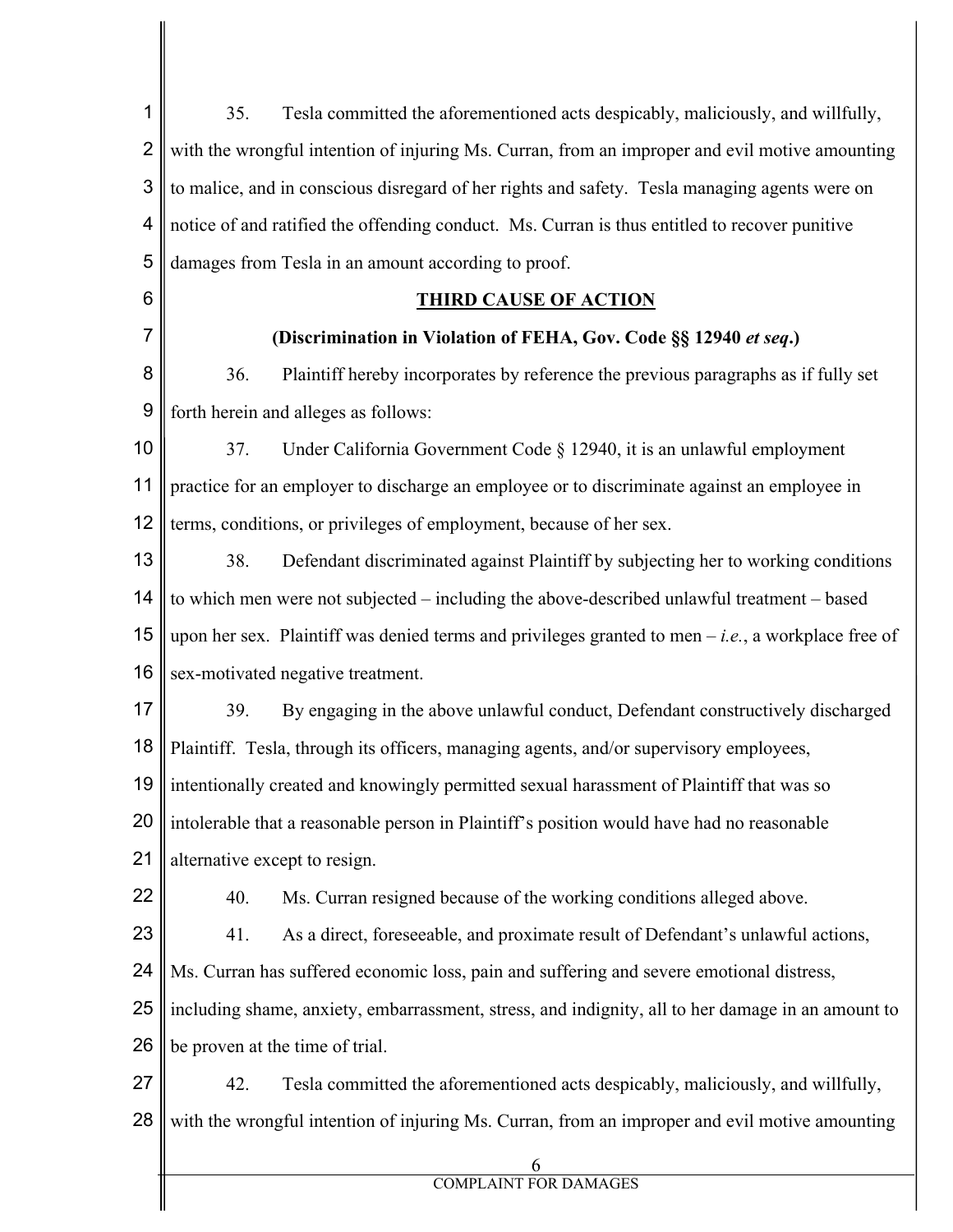| notice of and ratified the offending conduct. Ms. Curran is thus entitled to recover punitive           |                                                                                               |  |  |  |
|---------------------------------------------------------------------------------------------------------|-----------------------------------------------------------------------------------------------|--|--|--|
| damages from Tesla in an amount according to proof.                                                     |                                                                                               |  |  |  |
| <b>FOURTH CAUSE OF ACTION</b>                                                                           |                                                                                               |  |  |  |
| (Wrongful Termination in Violation of Public Policy)                                                    |                                                                                               |  |  |  |
| 43.<br>Plaintiff hereby incorporates by reference the previous paragraphs as if fully set               |                                                                                               |  |  |  |
| forth herein and alleges as follows:                                                                    |                                                                                               |  |  |  |
| Defendant's termination and/or constructive discharge of Ms. Curran violated the<br>44.                 |                                                                                               |  |  |  |
| fundamental public policy of the State of California embodied by FEHA that employers shall not          |                                                                                               |  |  |  |
| 10<br>discriminate against or harass employees on the basis of sex.                                     |                                                                                               |  |  |  |
| 45.                                                                                                     | As a direct, foreseeable, and proximate result of Defendant's unlawful actions,               |  |  |  |
| 12<br>Ms. Curran has suffered economic loss, physical injury, pain and suffering and severe emotional   |                                                                                               |  |  |  |
| 13<br>distress, including shame, anxiety, embarrassment, stress, and indignity, all to her damage in an |                                                                                               |  |  |  |
| 14<br>amount to be proven at the time of trial.                                                         |                                                                                               |  |  |  |
| 46.                                                                                                     | Tesla committed the aforementioned acts despicably, maliciously, and willfully,               |  |  |  |
| 16<br>with the wrongful intention of injuring Ms. Curran, from an improper and evil motive amounting    |                                                                                               |  |  |  |
| 17<br>to malice, and in conscious disregard of her rights and safety. Tesla's managing agents were on   |                                                                                               |  |  |  |
|                                                                                                         | notice of and ratified the offending conduct. Ms. Curran is thus entitled to recover punitive |  |  |  |
|                                                                                                         | 19 $\parallel$ damages from Tesla in an amount according to proof.                            |  |  |  |
|                                                                                                         | <b>PRAYER FOR RELIEF</b>                                                                      |  |  |  |
|                                                                                                         | WHEREFORE, Ms. Curran prays for judgment against Tesla as follows:                            |  |  |  |
| 1.                                                                                                      | For compensatory damages, including but not limited to, lost back pay (including,             |  |  |  |
| 23<br>but not limited to, salary and bonus wages), equity, fringe benefits, future lost earnings, and   |                                                                                               |  |  |  |
| 24<br>emotional distress;                                                                               |                                                                                               |  |  |  |
| 2.                                                                                                      | For punitive damages as allowed by law;                                                       |  |  |  |
| 3.                                                                                                      | For an award to Ms. Curran of costs of suit incurred herein and reasonable                    |  |  |  |
| attorneys' fees;                                                                                        |                                                                                               |  |  |  |
| $\frac{1}{1}$                                                                                           |                                                                                               |  |  |  |
|                                                                                                         |                                                                                               |  |  |  |
|                                                                                                         | <b>COMPLAINT FOR DAMAGES</b>                                                                  |  |  |  |
|                                                                                                         |                                                                                               |  |  |  |

 $\mathbf{I}$